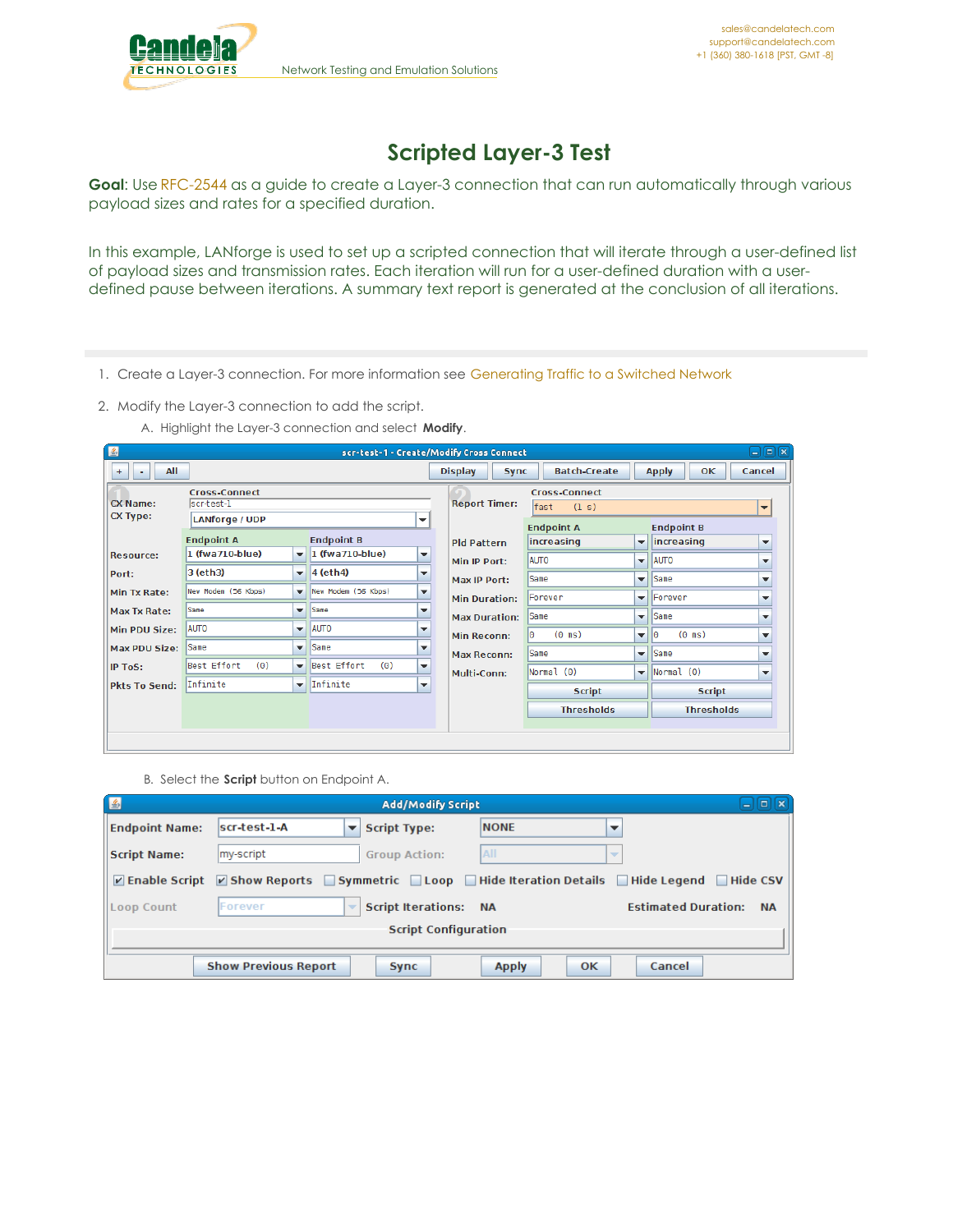C. Select the Script Type, RFC-2544.

| 国                                                                                                  |                                                                    | <b>Add/Modify Script</b>                                        | $\blacksquare$<br>÷                                                                                                                                                                                                                                                         |  |  |  |  |  |  |
|----------------------------------------------------------------------------------------------------|--------------------------------------------------------------------|-----------------------------------------------------------------|-----------------------------------------------------------------------------------------------------------------------------------------------------------------------------------------------------------------------------------------------------------------------------|--|--|--|--|--|--|
| Endpoint Name: Scr-test-1-A                                                                        | <b>Script Type:</b><br>$\blacksquare$                              | <b>RFC-2544</b>                                                 | ▼                                                                                                                                                                                                                                                                           |  |  |  |  |  |  |
| <b>Script Name:</b><br>my-script                                                                   |                                                                    | AII<br><b>Group Action:</b>                                     | $\overline{\phantom{a}}$                                                                                                                                                                                                                                                    |  |  |  |  |  |  |
| $\triangleright$ Enable Script $\triangleright$ Show Reports                                       |                                                                    |                                                                 | ■ Symmetric ■ Loop ■ Hide Iteration Details ■ Hide Legend ■ Hide CSV                                                                                                                                                                                                        |  |  |  |  |  |  |
| Forever<br>Script Iterations: 27 (27)<br>Estimated Duration: 15.75 m (15.75 m)<br>Loop Count<br>÷۱ |                                                                    |                                                                 |                                                                                                                                                                                                                                                                             |  |  |  |  |  |  |
|                                                                                                    |                                                                    | <b>Script Configuration</b>                                     |                                                                                                                                                                                                                                                                             |  |  |  |  |  |  |
| Show Dups<br>□ Show 000 □ Show Attenuation □ Hide Latency Distributions □ Hide Constraints         |                                                                    |                                                                 |                                                                                                                                                                                                                                                                             |  |  |  |  |  |  |
| <b>Run Duration:</b>                                                                               | 130 s<br>(30 s)                                                    | <b>Pause Duration:</b><br>▼                                     | (5 s)<br>5 <sub>s</sub><br>▼                                                                                                                                                                                                                                                |  |  |  |  |  |  |
| <b>Max Drop Percent:</b>                                                                           | $ 5\% \; (5\%)$                                                    | Max-Tx-Underrun:<br>$\overline{\phantom{a}}$                    | 10% (10%)<br>▼                                                                                                                                                                                                                                                              |  |  |  |  |  |  |
| Max Jitter:                                                                                        | $\begin{bmatrix} \n\text{high} & (100 \text{ ms}) \n\end{bmatrix}$ | <b>Max RT Latency:</b><br>▼                                     | 500ms (500 ms)<br>$\overline{\phantom{a}}$                                                                                                                                                                                                                                  |  |  |  |  |  |  |
| <b>Max Failed OK:</b>                                                                              | l٥                                                                 | $\overline{\phantom{a}}$                                        |                                                                                                                                                                                                                                                                             |  |  |  |  |  |  |
| -Rates A-<br>bps<br>10Mbps<br>100Mbps<br>1Gbps                                                     | Rates B-<br>bps<br>10Mbps<br>100Mbps<br>1Gbps                      | 60<br>128<br>256<br>512<br>1024<br>1280<br>1460<br>1472<br>1514 | -Pavload Sizes A— $\longleftarrow$ Pavload Sizes B— $\longleftarrow$ Attenuations (ddB)—<br>60<br><b>NONE</b><br>$\parallel$ 128<br>$\overline{\phantom{a}}$<br>256<br>100<br>512<br>300<br>$\frac{1024}{1024}$<br>400<br>1280<br>600<br>1460<br>800<br>1472<br>955<br>1514 |  |  |  |  |  |  |
|                                                                                                    | <b>Show Previous Report</b>                                        | <b>Apply</b><br><b>Sync</b>                                     | 0K.<br>Cancel                                                                                                                                                                                                                                                               |  |  |  |  |  |  |

A. **Note**: A default set of payload sizes are set up based on RFC-2544 but, can be changed by typing over the default values.

B. **Note**: For Layer-3 UDP and TCP connections, 'payload size' refers to size of the payload being carried by the protocol and not the ethernet frame size.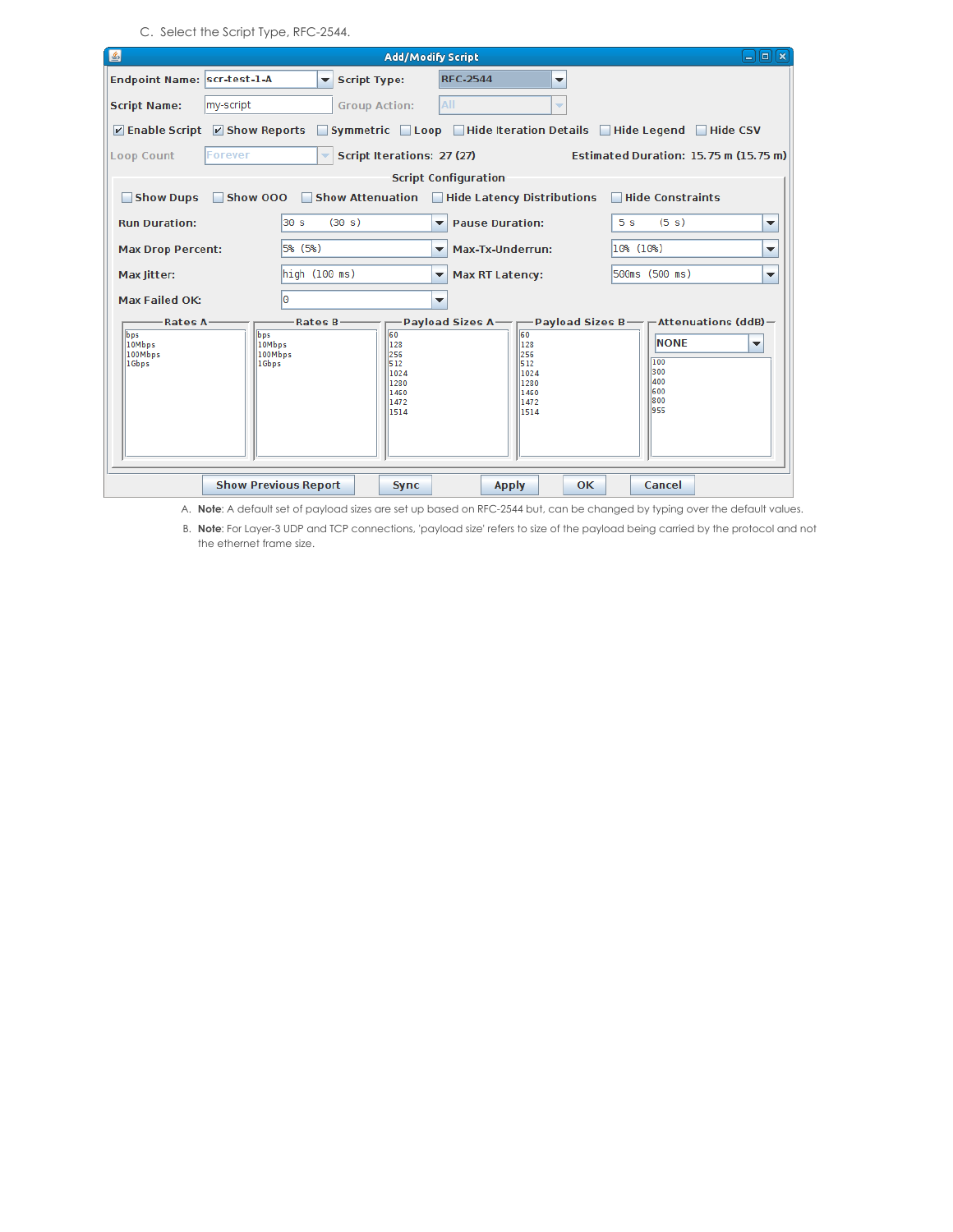- 3. Set up script options. For details refer to: [LANforge](http://www.candelatech.com/lfgui_ug.php#cx_scr) User's Guide: Scripted Cross Connect
	- A. Select **Symmetric** for the script to run both endpoints for a bi-directional traffic test.

| 图                                                                                                                               |                                   |                          |                                                                               | <b>Add/Modify Script</b>                           |                                                                                                        |                |                                                       | $ \blacksquare$ $\blacksquare$                                                                             |  |  |
|---------------------------------------------------------------------------------------------------------------------------------|-----------------------------------|--------------------------|-------------------------------------------------------------------------------|----------------------------------------------------|--------------------------------------------------------------------------------------------------------|----------------|-------------------------------------------------------|------------------------------------------------------------------------------------------------------------|--|--|
| Endpoint Name: Scr-test-1-A                                                                                                     |                                   | $\overline{\phantom{a}}$ | <b>Script Type:</b>                                                           | <b>RFC-2544</b>                                    | ▼                                                                                                      |                |                                                       |                                                                                                            |  |  |
| <b>Script Name:</b>                                                                                                             | my-script                         |                          | <b>Group Action:</b>                                                          | All                                                | $\overline{\phantom{a}}$                                                                               |                |                                                       |                                                                                                            |  |  |
| <b>☑ Enable Script Ø</b> Show Reports <b>Ø</b> Symmetric <b>Q</b> Loop <b>Q</b> Hide Iteration Details Q Hide Legend Q Hide CSV |                                   |                          |                                                                               |                                                    |                                                                                                        |                |                                                       |                                                                                                            |  |  |
| Loop Count                                                                                                                      | Forever                           | v.                       | Script Iterations: 27 (27)                                                    |                                                    |                                                                                                        |                |                                                       | Estimated Duration: 15.75 m (15.75 m)                                                                      |  |  |
|                                                                                                                                 | <b>Script Configuration</b>       |                          |                                                                               |                                                    |                                                                                                        |                |                                                       |                                                                                                            |  |  |
| Show Dups                                                                                                                       |                                   |                          | □ Show 000 □ Show Attenuation □ Hide Latency Distributions □ Hide Constraints |                                                    |                                                                                                        |                |                                                       |                                                                                                            |  |  |
| <b>Run Duration:</b>                                                                                                            |                                   | 130 s                    | (30 s)                                                                        | <b>Pause Duration:</b><br>$\overline{\phantom{a}}$ |                                                                                                        | 5 <sub>s</sub> | (5 s)                                                 | ▼                                                                                                          |  |  |
| <b>Max Drop Percent:</b>                                                                                                        |                                   | 5% (5%)                  |                                                                               | Max-Tx-Underrun:<br>$\overline{\phantom{a}}$       |                                                                                                        |                | 10% (10%)                                             | $\overline{\phantom{a}}$                                                                                   |  |  |
| Max Jitter:                                                                                                                     |                                   | high (100 ms)            |                                                                               | Max RT Latency:<br>$\overline{\phantom{a}}$        |                                                                                                        |                | 500ms (500 ms)                                        | $\overline{\phantom{a}}$                                                                                   |  |  |
| <b>Max Failed OK:</b>                                                                                                           |                                   | l٥                       |                                                                               | ▼                                                  |                                                                                                        |                |                                                       |                                                                                                            |  |  |
| -Rates A-                                                                                                                       |                                   | Rates $B -$              |                                                                               |                                                    |                                                                                                        |                |                                                       | $\rightarrow$ Payload Sizes A $\rightarrow$ Payload Sizes B $\rightarrow$ Attenuations (ddB) $\rightarrow$ |  |  |
| bps<br>10Mbps<br>100Mbps<br>1Gbps                                                                                               | bos<br>10Mbps<br>100Mbps<br>1Gbps |                          | 60<br>128<br>256<br>512<br>1024<br>1280<br>1460<br>1472<br>1514               |                                                    | 60<br>$\frac{1}{28}$<br>256<br>1512<br>11024<br>  1280<br>1460<br>$\frac{1472}{2}$<br>$\frac{1}{1514}$ |                | <b>NONE</b><br>100<br>300<br>400<br>600<br>800<br>955 | ▼                                                                                                          |  |  |
|                                                                                                                                 | <b>Show Previous Report</b>       |                          | <b>Sync</b>                                                                   |                                                    | <b>Apply</b>                                                                                           | <b>OK</b>      | Cancel                                                |                                                                                                            |  |  |

B. Set the **Run** and **Pause Duration**.

| 圖                            |                  |                             |                                                      | <b>Add/Modify Script</b> |                                     | $\Box$ lolix                                                                                             |  |  |  |
|------------------------------|------------------|-----------------------------|------------------------------------------------------|--------------------------|-------------------------------------|----------------------------------------------------------------------------------------------------------|--|--|--|
| Endpoint Name:  scr-test-1-A |                  | ▼                           | <b>Script Type:</b>                                  | <b>RFC-2544</b>          | ▼                                   |                                                                                                          |  |  |  |
| <b>Script Name:</b>          | my-script        |                             | <b>Group Action:</b>                                 | AII                      | ÷                                   |                                                                                                          |  |  |  |
|                              |                  |                             |                                                      |                          |                                     | <b>Z</b> Enable Script Z Show Reports Z Symmetric Loop Z Hide Iteration Details Z Hide Legend Z Hide CSV |  |  |  |
| Loop Count                   | Forever          | ÷                           | Script Iterations: 27 (27)                           |                          |                                     | Estimated Duration: 2.7 m (2.7 m)                                                                        |  |  |  |
| <b>Script Configuration</b>  |                  |                             |                                                      |                          |                                     |                                                                                                          |  |  |  |
| Show Dups                    |                  |                             | Show 000 Show Attenuation Hide Latency Distributions |                          |                                     | Hide Constraints                                                                                         |  |  |  |
| <b>Run Duration:</b>         |                  | (5 s)<br>5 <sub>s</sub>     |                                                      | $\blacktriangledown$     | <b>Pause Duration:</b>              | (1 s)<br>1 <sub>s</sub><br>▼                                                                             |  |  |  |
| <b>Max Drop Percent:</b>     |                  | 5% (5%)                     |                                                      | ▼                        | Max-Tx-Underrun:                    | 10% (10%)<br>▼                                                                                           |  |  |  |
| Max Jitter:                  |                  | high (100 ms)               |                                                      | ▼                        | <b>Max RT Latency:</b>              | 500ms (500 ms)<br>▼                                                                                      |  |  |  |
| Max Failed OK:               |                  | l0                          |                                                      | ▼                        |                                     |                                                                                                          |  |  |  |
| -Rates A-                    |                  | Rates B-                    |                                                      |                          |                                     | -Payload Sizes A— — Payload Sizes B— — Attenuations (ddB)—                                               |  |  |  |
| lbps<br>10Mbps               | bps<br>10Mbps    |                             | 60<br>128                                            |                          | 60<br>$\parallel$ 128               | <b>NONE</b><br>$\overline{\phantom{a}}$                                                                  |  |  |  |
| 100Mbps<br>1Gbps             | 100Mbps<br>1Gbps |                             | 256<br>512                                           |                          | $\parallel$ 256<br>$\frac{1}{5}$ 12 | 100                                                                                                      |  |  |  |
|                              |                  |                             | 1024                                                 |                          | $\frac{1}{1024}$                    | 300                                                                                                      |  |  |  |
|                              |                  |                             | 1280<br>1460                                         |                          | $\frac{1}{280}$<br>$\frac{1460}{2}$ | 400<br>600                                                                                               |  |  |  |
|                              |                  |                             | 1472<br>1514                                         |                          | 11472<br>1514                       | 1800<br>955                                                                                              |  |  |  |
|                              |                  |                             |                                                      |                          |                                     |                                                                                                          |  |  |  |
|                              |                  |                             |                                                      |                          |                                     |                                                                                                          |  |  |  |
|                              |                  |                             |                                                      |                          |                                     |                                                                                                          |  |  |  |
|                              |                  |                             |                                                      |                          |                                     |                                                                                                          |  |  |  |
|                              |                  | <b>Show Previous Report</b> | <b>Sync</b>                                          |                          | <b>Apply</b>                        | <b>OK</b><br>Cancel                                                                                      |  |  |  |

A. Note the total number of **Script Iterations** and **Estimated Total Duration** to help determine how long it will take to run this script.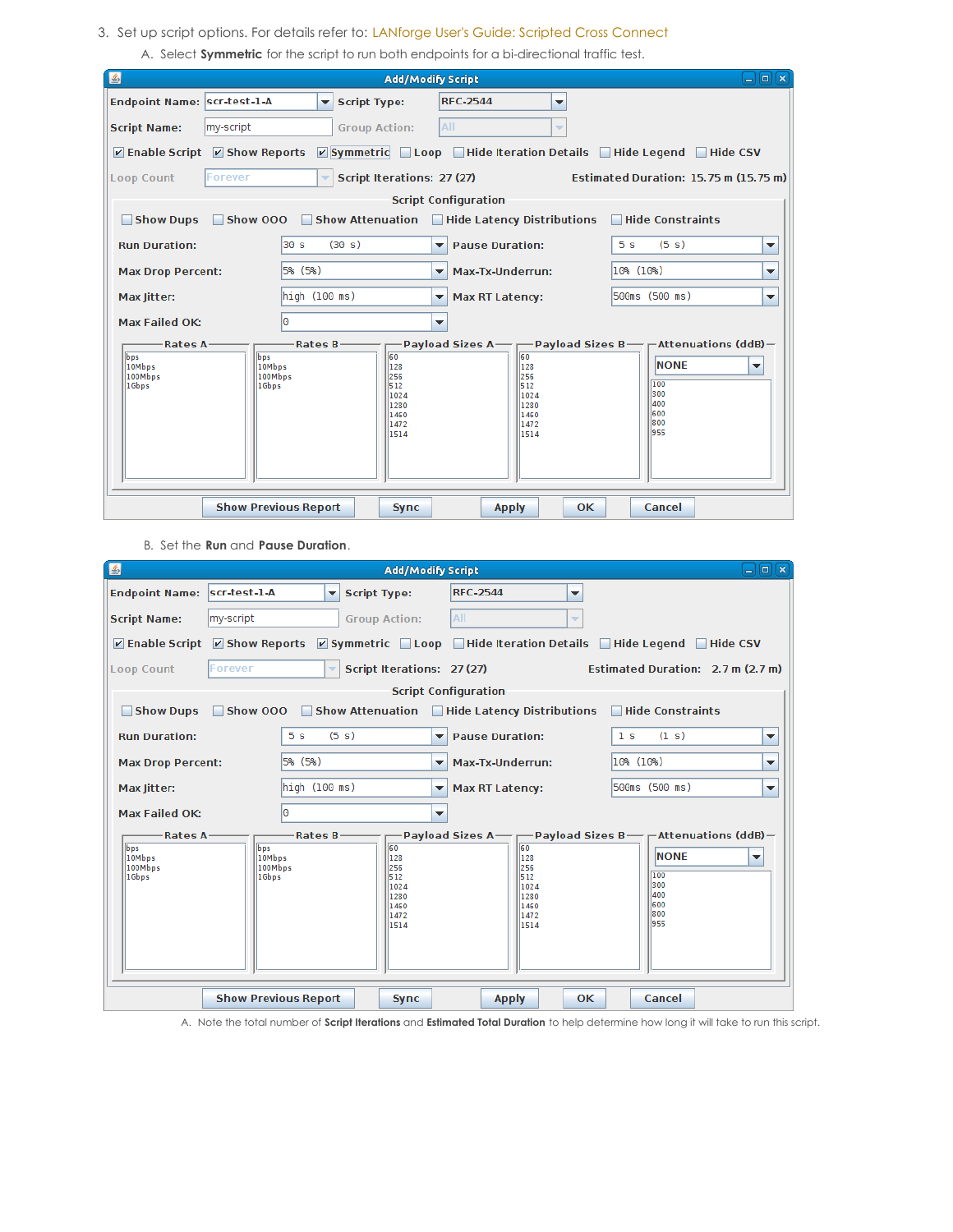C. Select OK to close the Add/Modify Script window.

| 圖                                  |                                                   |                          | scr-test-1 - Create/Modify Cross Connect            |                                                                                      |                        |                          |                        | <b>P</b><br>ات           |  |  |  |
|------------------------------------|---------------------------------------------------|--------------------------|-----------------------------------------------------|--------------------------------------------------------------------------------------|------------------------|--------------------------|------------------------|--------------------------|--|--|--|
| All<br>$+$<br>۰                    |                                                   |                          |                                                     | <b>Batch-Create</b><br>OК<br><b>Display</b><br><b>Apply</b><br>Cancel<br><b>Sync</b> |                        |                          |                        |                          |  |  |  |
|                                    | <b>Cross-Connect</b>                              |                          |                                                     | <b>Cross-Connect</b>                                                                 |                        |                          |                        |                          |  |  |  |
| <b>CX Name:</b><br><b>CX Type:</b> | scr-test-1                                        |                          |                                                     | <b>Report Timer:</b><br>(1 s)<br>fast                                                |                        |                          |                        |                          |  |  |  |
|                                    | <b>LANforge / UDP</b><br>$\overline{\phantom{a}}$ |                          |                                                     |                                                                                      | <b>Endpoint A</b>      |                          | <b>Endpoint B</b>      |                          |  |  |  |
|                                    | <b>Endpoint A</b>                                 |                          | <b>Endpoint B</b>                                   | <b>Pld Pattern</b>                                                                   | increasing             | $\blacktriangledown$     | increasing             | $\overline{\phantom{a}}$ |  |  |  |
| <b>Resource:</b>                   | $\lambda$ (fwa710-blue)                           | $\overline{\phantom{a}}$ | $\vert$ 1 (fwa710-blue)<br>$\overline{\phantom{a}}$ | Min IP Port:                                                                         | <b>AUTO</b>            | $\overline{\phantom{a}}$ | <b>AUTO</b>            | $\overline{\phantom{a}}$ |  |  |  |
| Port:                              | 3 (eth3)                                          | $\overline{\phantom{a}}$ | 4 (eth4)<br>$\overline{\phantom{a}}$                | Max IP Port:                                                                         | Same                   | $\overline{\phantom{a}}$ | Same                   | $\overline{\phantom{a}}$ |  |  |  |
| Min Tx Rate:                       | New Modem (56 Kbps)                               | $\overline{\phantom{a}}$ | New Modem (56 Kbps)<br>$\overline{\phantom{a}}$     | <b>Min Duration:</b>                                                                 | Forever                | $\overline{\phantom{a}}$ | Forever                | $\overline{\phantom{a}}$ |  |  |  |
| <b>Max Tx Rate:</b>                | Same                                              | $\overline{\phantom{a}}$ | Same<br>$\overline{\phantom{a}}$                    |                                                                                      | Same                   | $\overline{\phantom{a}}$ | Same                   | $\overline{\phantom{a}}$ |  |  |  |
| Min PDU Size:                      | <b>AUTO</b>                                       | $\overline{\phantom{a}}$ | <b>AUTO</b><br>$\overline{\phantom{a}}$             | <b>Max Duration:</b>                                                                 |                        |                          |                        |                          |  |  |  |
| <b>Max PDU Size:</b>               | Same                                              | $\overline{\phantom{a}}$ | Same<br>$\overline{\phantom{a}}$                    | <b>Min Reconn:</b>                                                                   | $(0 \text{ ms})$<br>lΘ | $\blacktriangledown$     | $(0 \text{ ms})$<br>ΙΘ | $\overline{\phantom{a}}$ |  |  |  |
|                                    |                                                   |                          |                                                     | <b>Max Reconn:</b>                                                                   | Same                   | $\overline{\phantom{a}}$ | <b>Same</b>            | $\overline{\phantom{a}}$ |  |  |  |
| <b>IP ToS:</b>                     | Best Effort<br>(0)                                | $\overline{\phantom{a}}$ | Best Effort<br>(0)<br>$\overline{\phantom{a}}$      | Multi-Conn:                                                                          | Normal (0)             | $\overline{\phantom{a}}$ | Normal(0)              | ▼                        |  |  |  |
| <b>Pkts To Send:</b>               | Infinite                                          | $\overline{\phantom{a}}$ | Infinite<br>$\overline{\phantom{a}}$                |                                                                                      | <b>Script</b>          |                          | <b>Script</b>          |                          |  |  |  |
|                                    |                                                   |                          |                                                     |                                                                                      | <b>Thresholds</b>      |                          | <b>Thresholds</b>      |                          |  |  |  |
|                                    |                                                   |                          |                                                     |                                                                                      |                        |                          |                        |                          |  |  |  |
|                                    |                                                   |                          |                                                     |                                                                                      |                        |                          |                        |                          |  |  |  |

D. The Script Type for Endpoint B is set to NONE because Endpoint A is controlling both ends of the connection in this symmetric script example.

| L                     |                                                                                                                                                                              | <b>Add/Modify Script</b>     |                    | ĺχ<br>6<br>۰ŀ                           |  |  |  |  |  |  |
|-----------------------|------------------------------------------------------------------------------------------------------------------------------------------------------------------------------|------------------------------|--------------------|-----------------------------------------|--|--|--|--|--|--|
| <b>Endpoint Name:</b> | scr-test-1-B                                                                                                                                                                 | <b>Script Type:</b>          | <b>NONE</b>        |                                         |  |  |  |  |  |  |
| <b>Script Name:</b>   | my-script                                                                                                                                                                    | <b>Group Action:</b>         | All                | $\overline{\phantom{a}}$                |  |  |  |  |  |  |
|                       | $\triangledown$ Enable Script $\triangledown$ Show Reports $\triangledown$ Symmetric $\triangledown$ Loop $\triangledown$ Hide Iteration Details $\triangledown$ Hide Legend |                              |                    | $\Box$ Hide CSV                         |  |  |  |  |  |  |
| <b>Loop Count</b>     | Forever                                                                                                                                                                      | <b>Script Iterations: NA</b> |                    | <b>Estimated Duration:</b><br><b>NA</b> |  |  |  |  |  |  |
|                       | <b>Script Configuration</b>                                                                                                                                                  |                              |                    |                                         |  |  |  |  |  |  |
|                       | <b>Show Previous Report</b>                                                                                                                                                  | <b>Sync</b>                  | <b>Apply</b><br>OK | Cancel                                  |  |  |  |  |  |  |

E. Select OK to close the Create/Modify Cross Connect window.

| 圖                        |                                                                                                                                                             |                                    |                                            | LANforge Manager Version(5.3.3) |                                                          |                                                 |                                               | $\Box$ e $\bm{x}$     |  |
|--------------------------|-------------------------------------------------------------------------------------------------------------------------------------------------------------|------------------------------------|--------------------------------------------|---------------------------------|----------------------------------------------------------|-------------------------------------------------|-----------------------------------------------|-----------------------|--|
|                          | Control Reporting Tear-Off Info Plugins                                                                                                                     |                                    |                                            |                                 |                                                          |                                                 |                                               |                       |  |
|                          |                                                                                                                                                             |                                    |                                            | <b>Stop All</b>                 | <b>Restart Manager</b>                                   |                                                 | Refresh                                       | <b>HELP</b>           |  |
|                          |                                                                                                                                                             |                                    |                                            |                                 |                                                          |                                                 |                                               |                       |  |
| File-IO<br><b>Status</b> | Generic<br>Layer-4<br>Layer-3<br><b>L3 Endps</b>                                                                                                            | <b>Test Mgr</b><br><b>VoIP/RTP</b> | <b>Test Group</b><br><b>VolP/RTP Endps</b> | <b>Resource Mgr</b>             | <b>Event Log</b><br><b>Armageddon</b><br><b>WanLinks</b> | <b>Alerts</b><br>Port Mgr<br><b>Attenuators</b> | <b>Messages</b><br><b>Collision-Domains</b>   |                       |  |
|                          |                                                                                                                                                             |                                    |                                            |                                 |                                                          |                                                 |                                               |                       |  |
|                          | <b>Select All</b><br>Quiesce<br><b>Start</b><br><b>Stop</b><br><b>Clear</b><br>$\overline{\mathbf{v}}$<br>Rpt Timer: default (5 s)<br>▼ Go Test Manager all |                                    |                                            |                                 |                                                          |                                                 |                                               |                       |  |
| <b>View</b>              | $ 0 - 200 $                                                                                                                                                 |                                    | $\blacktriangledown$ Go                    |                                 | <b>Display</b>                                           | Create                                          | <b>Delete</b><br><b>Modify</b>                |                       |  |
|                          |                                                                                                                                                             |                                    |                                            |                                 | Cross Connects for Selected Test Manager-                |                                                 |                                               |                       |  |
| Name                     | State<br>Type                                                                                                                                               | Pkt Rx A                           | Pkt Rx B                                   | <b>Bps Rx A</b>                 | Bps Rx B                                                 |                                                 | Rx Drop % A Rx Drop % B Drop Pkts A Drop Pkts |                       |  |
| scr-test-1               | LF/UDP Stopped                                                                                                                                              | $\circ$                            | $\circ$                                    | $\circ$                         | $\circ$                                                  | $\circ$                                         | $\circ$<br>$\circ$                            |                       |  |
|                          |                                                                                                                                                             |                                    |                                            |                                 |                                                          |                                                 |                                               |                       |  |
| $\left  \right $         |                                                                                                                                                             |                                    | Ш                                          |                                 |                                                          |                                                 |                                               | $\blacktriangleright$ |  |
|                          | Logged in to: brent-6port: 4002 as: Admin                                                                                                                   |                                    |                                            |                                 |                                                          |                                                 |                                               |                       |  |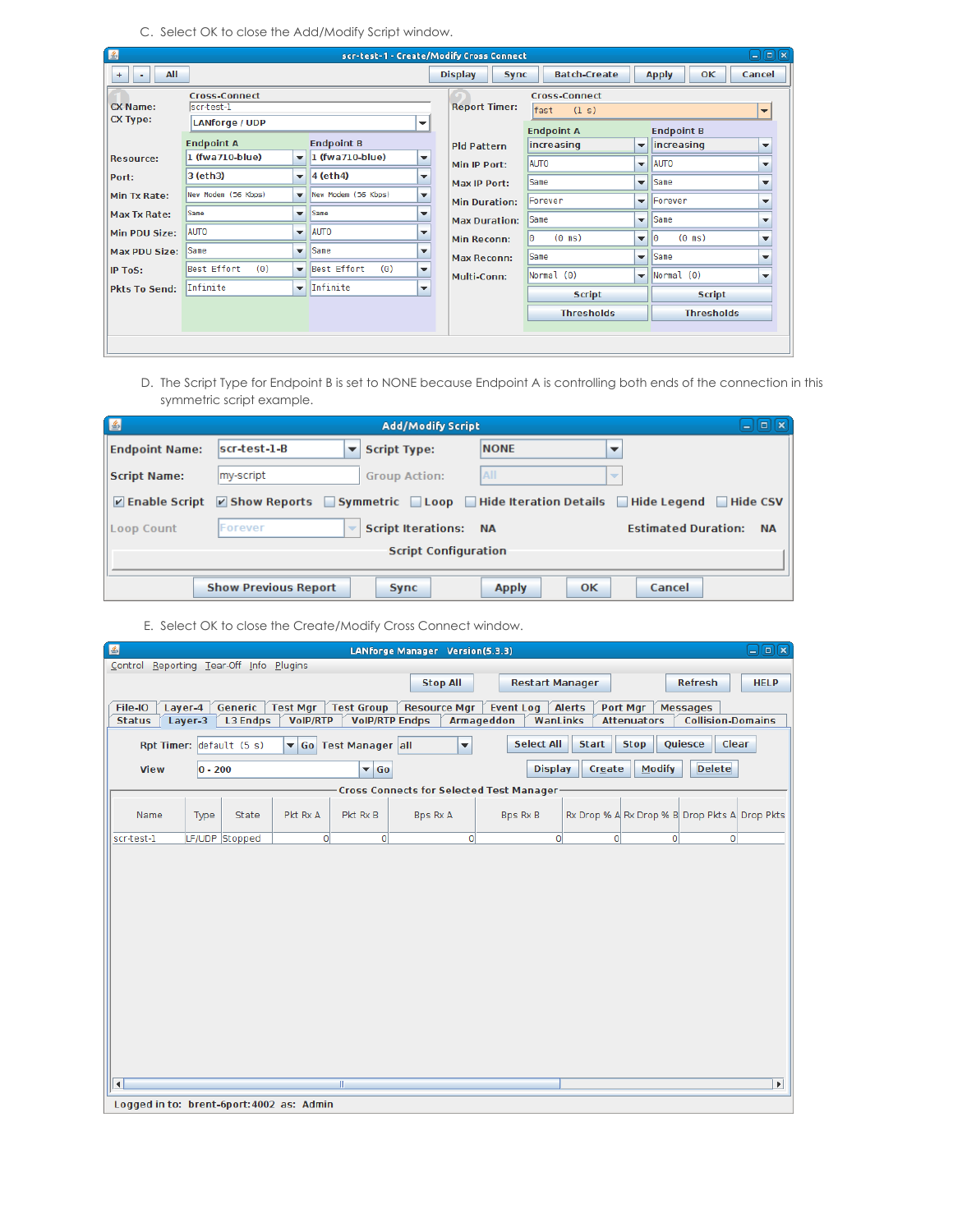4. Start the Scripted Layer-3 Cross Connect.

A. Highlight the Layer-3 connection and select Start.

| 圖                                       |                                                                                                                                                   |                 |                                           |                         | LANforge Manager Version(5.3.3)           |                               |                                               |                    |                          | $  \sim$              |
|-----------------------------------------|---------------------------------------------------------------------------------------------------------------------------------------------------|-----------------|-------------------------------------------|-------------------------|-------------------------------------------|-------------------------------|-----------------------------------------------|--------------------|--------------------------|-----------------------|
| Control Reporting Tear-Off Info Plugins |                                                                                                                                                   |                 |                                           |                         |                                           |                               |                                               |                    |                          |                       |
|                                         |                                                                                                                                                   |                 |                                           |                         | <b>Stop All</b>                           | <b>Restart Manager</b>        |                                               |                    | <b>Refresh</b>           | <b>HELP</b>           |
| File-IO                                 | Laver-4                                                                                                                                           | Generic         | <b>Test Mgr</b>                           | <b>Test Group</b>       | <b>Resource Mgr</b>                       | Event Log                     | <b>Alerts</b><br><b>Port Mgr</b>              |                    | <b>Messages</b>          |                       |
| <b>Status</b>                           | Layer-3                                                                                                                                           | <b>L3 Endps</b> | <b>VoIP/RTP</b>                           | <b>VolP/RTP Endps</b>   |                                           | <b>Armageddon</b><br>WanLinks |                                               | <b>Attenuators</b> | <b>Collision-Domains</b> |                       |
|                                         | <b>Start</b><br><b>Select All</b><br><b>Stop</b><br>Quiesce<br>Clear<br>Rpt Timer: default (5 s)<br>▼ Go Test Manager all<br>$\blacktriangledown$ |                 |                                           |                         |                                           |                               |                                               |                    |                          |                       |
| <b>View</b>                             | $0 - 200$                                                                                                                                         |                 |                                           | $\blacktriangledown$ Go |                                           | <b>Display</b>                | Create                                        | <b>Modify</b>      | <b>Delete</b>            |                       |
|                                         |                                                                                                                                                   |                 |                                           |                         | Cross Connects for Selected Test Manager- |                               |                                               |                    |                          |                       |
| Name                                    | Type                                                                                                                                              | State           | Pkt Rx A                                  | Pkt Rx B                | <b>Bps Rx A</b>                           | <b>Bps Rx B</b>               | Rx Drop % A Rx Drop % B Drop Pkts A Drop Pkts |                    |                          |                       |
| scr-test-1                              | LF/UDP Run                                                                                                                                        |                 | 147,780                                   | 148,011                 | 7,831,535                                 | 7,711,319                     | 0                                             | $\overline{0}$     | 0                        |                       |
|                                         |                                                                                                                                                   |                 |                                           |                         |                                           |                               |                                               |                    |                          |                       |
| $\left  \cdot \right $                  |                                                                                                                                                   |                 |                                           | $\mathbb{I}$            |                                           |                               |                                               |                    |                          | $\blacktriangleright$ |
|                                         |                                                                                                                                                   |                 | Logged in to: brent-6port: 4002 as: Admin |                         |                                           |                               |                                               |                    |                          |                       |

B. A script report window will pop up and show the details of each iteration of the scripted connection as it is run.

| $\frac{2}{3}$<br>Script Report for: scr-test-1-A                                                                                                                                                                                                                                                                                                                                                                                                                                                                                                                                                                                                                                                                                                                                                                                                                                                                                                               | $\Box$ ek |                          |
|----------------------------------------------------------------------------------------------------------------------------------------------------------------------------------------------------------------------------------------------------------------------------------------------------------------------------------------------------------------------------------------------------------------------------------------------------------------------------------------------------------------------------------------------------------------------------------------------------------------------------------------------------------------------------------------------------------------------------------------------------------------------------------------------------------------------------------------------------------------------------------------------------------------------------------------------------------------|-----------|--------------------------|
| # peer: rx-pkts: 12202 rx-bytes: 6247424 rx-pps: 2440 rx-pps-ll: 2440<br># rx-bps: 9995878 rx-bps-low-level: 10815853<br>dropped: 0 drop percent: 0.0000 avq-rx-latency(us): 0 avq-rt-latency(us): 0 peer-machine-load: 0.15 #<br>Friganal: 0 tx-link-speed: 1000000000 rx-link-speed: 1000000000 attenuation: 0 peer-rx-signal: 0 peer-tx-link-speed: 10000000000 #<br>peer-rx-link-speed: 1000000000<br># peer-dropped: 0 peer drop percent: 0.0000<br>$\# *$ Passed constraints *                                                                                                                                                                                                                                                                                                                                                                                                                                                                           |           | $\blacktriangle$         |
| ighthroation: 4/27 Endpoint: scr-test-1-A now: 1446685446147ms duration: 5001ms paused: 1000ms # # #  <br># payload-size: 1024 cfg-rate: 10000000<br># tx-pkts: 6042 tx-bytes: 6187008 tx-bytes-low-level: 6440772 tx-pps: 1208<br># tx-bps: 9897233 tx-bps-low-level: 10303175<br># rx-pkts: 6042 rx-bytes: 6187008 rx-bytes-low-level: 6440772<br> # rx-pps: 1208 rx-bps: 9897233 rx-bps-low-level: 10303175<br># rx-drops: 0 rx-dups: 0 rx-ooo: 0 machine-load: 0.14<br># peer: rx-pkts: 6042 rx-bytes: 6187008 rx-pps: 1208 rx-pps-ll: 1208<br># rx-bps: 9897233 rx-bps-low-level: 10303175<br>$\#$ dropped: 0 drop percent: 0.0000 avq-rx-latency(us): 0 avq-rt-latency(us): 0 peer-machine-load: 0.14<br>rx-signal: 0 tx-link-speed: 1000000000 rx-link-speed: 1000000000 attenuation: 0 peer-rx-signal: 0 peer-tx-link-speed: 1000000000 [<br>peer-rx-link-speed: 1000000000<br># peer-dropped: 0 peer drop percent: 0.0000<br># * Passed constraints * |           |                          |
| # iteration: 5/27 Endpoint: scr-test-1-A now: 1446685452148ms duration: 5000ms paused: 1001ms #<br># payload-size: 1280 cfg-rate: 10000000<br> # tx-pkts: 4880 tx-bytes: 6246400 tx-bytes-low-level: 6451360 tx-pps: 976<br># tx-bps: 9994240 tx-bps-low-level: 10322176<br> # rx-pkts: 4880 rx-bytes: 6246400 rx-bytes-low-level: 6451360<br># rx-pps: 976 rx-bps: 9994240 rx-bps-low-level: 10322176<br># rx-drops: 0 rx-dups: 0 rx-ooo: 0 machine-load: 0.11<br># peer: rx-pkts: 4880 rx-bytes: 6246400 rx-pps: 976 rx-pps-ll: 976<br># rx-bps: 9994240 rx-bps-low-level: 10322176<br>$\#$ dropped: 0 drop percent: 0.0000 avq-rx-latency(us): 0 avq-rt-latency(us): 0 peer-machine-load: 0.11<br># rx-signal: 0 tx-link-speed: 1000000000 rx-link-speed: 1000000000 attenuation: 0 peer-rx-signal: 0 peer-tx-link-speed: 1000000000 #<br>peer-rx-link-speed: 1000000000<br># peer-dropped: 0 peer drop percent: 0.0000<br># * Passed constraints *         |           | $\overline{\phantom{0}}$ |
| <b>Save File</b><br><b>Graphical Display</b><br>$\Box$ Pause<br>Invert RX-Signal X Axis<br>Close                                                                                                                                                                                                                                                                                                                                                                                                                                                                                                                                                                                                                                                                                                                                                                                                                                                               |           |                          |